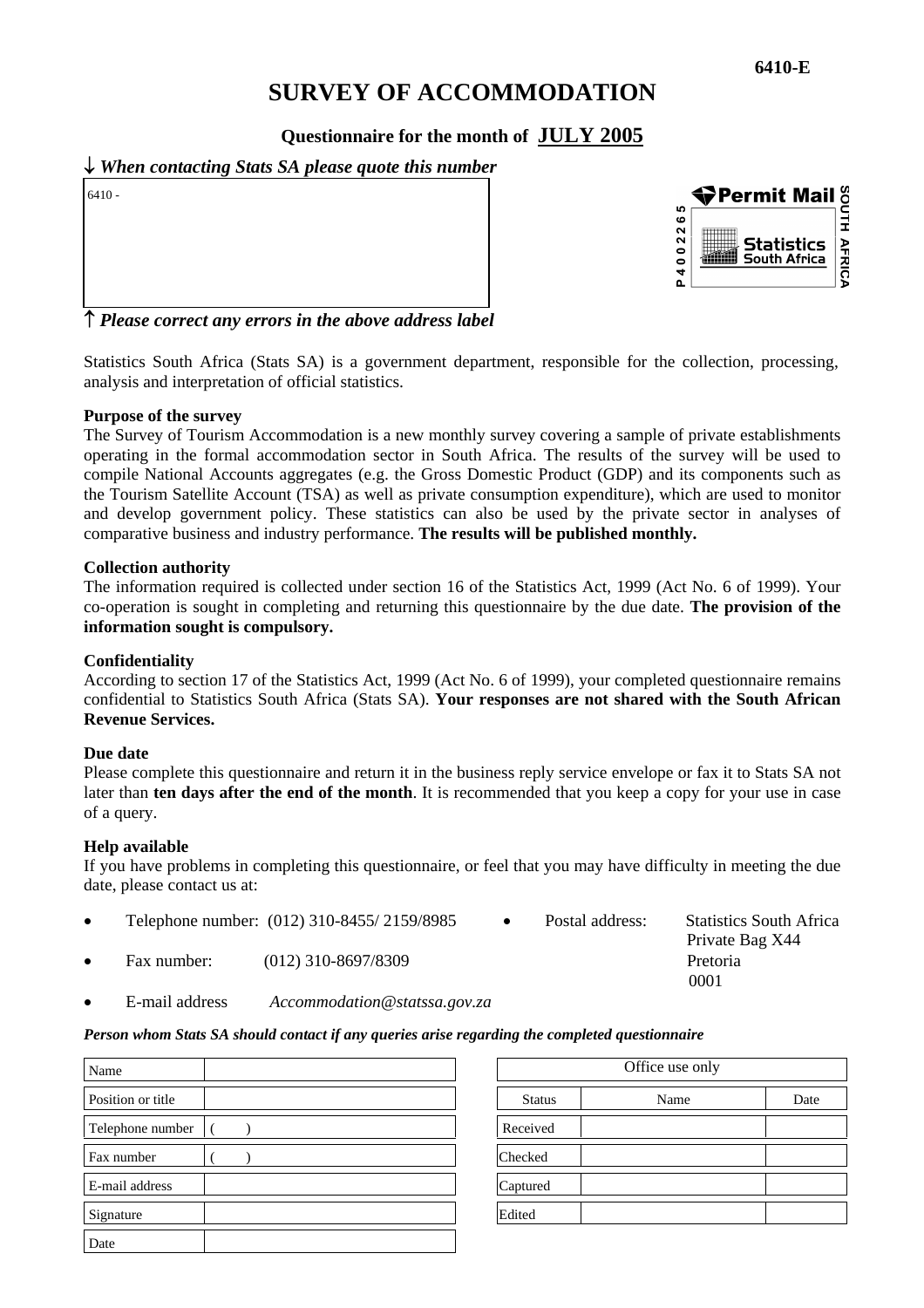### **For this survey:**

### **Please note**

- The questionnaire must cover a period of one calendar month. Particulars must be submitted for the relevant month and should therefore **not contain cumulative monthly figures.**
- Report all monetary values in **Rand.** Where the values in your accounts are not expressed in rands, round them off to the nearest rand.
- The items listed under **Include** and **Exclude** are examples and should not be taken as a complete list of items to be included or excluded.

### *Note*

**Establishment** is an enterprise or part of an enterprise that is situated in a single location and in which only a single (non-ancillary) productive activity is carried out or in which the principal activity accounts for most of the value added.

## **PART 1 – Establishment and Grading**

### **1. Indicate the type of establishment**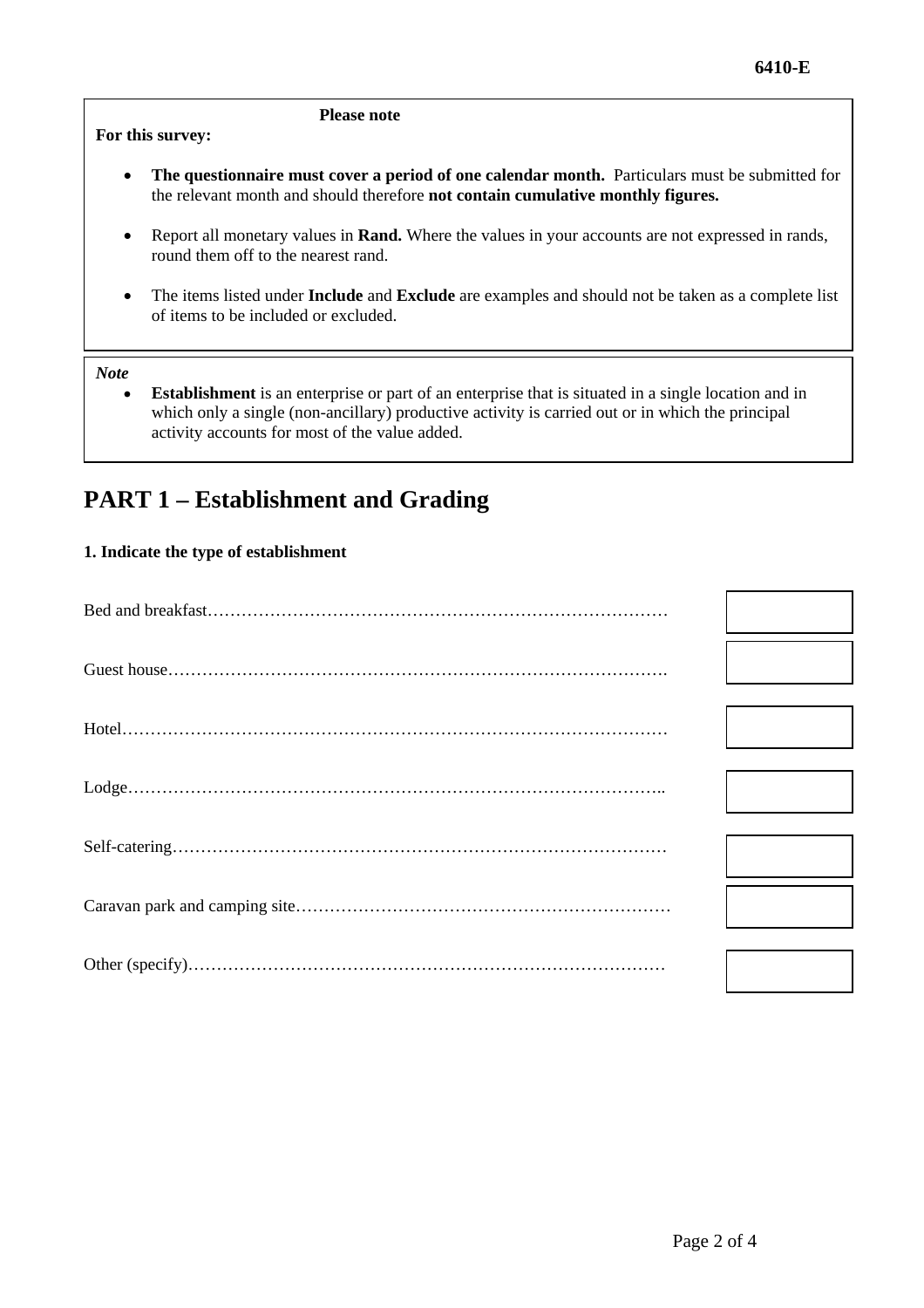*Note* 

- **Star grading** refers to the grading of an establishment according to the Tourism Grading Council in South Africa.
- **Ungraded** refers to an establishment not graded by the Tourism Grading Council of South Africa.

### **2. Indicate the relevant grading of your establishment by the Tourism Grading Council of SA.**

# **PART 2 – Stay Units**

## **Definition**

• **Stay unit** describes the unit of accommodation that is available to be charged out to guests, for example, a powered site in a caravan park or a room in a hotel.

#### **3. Total number of stay units available per day……………………...…….…………**

#### **Exclude**

• Stay units temporarily offletting for maintenance

#### **Include**

• Stay units available to the management/staff of this establishment

 **4. Total number of stay units' sold in the month………..……………………………..** 

## **PART 3 – Employment** Number

 **5. Total number of employees on the last day of the month………………………….** 

Number

Number